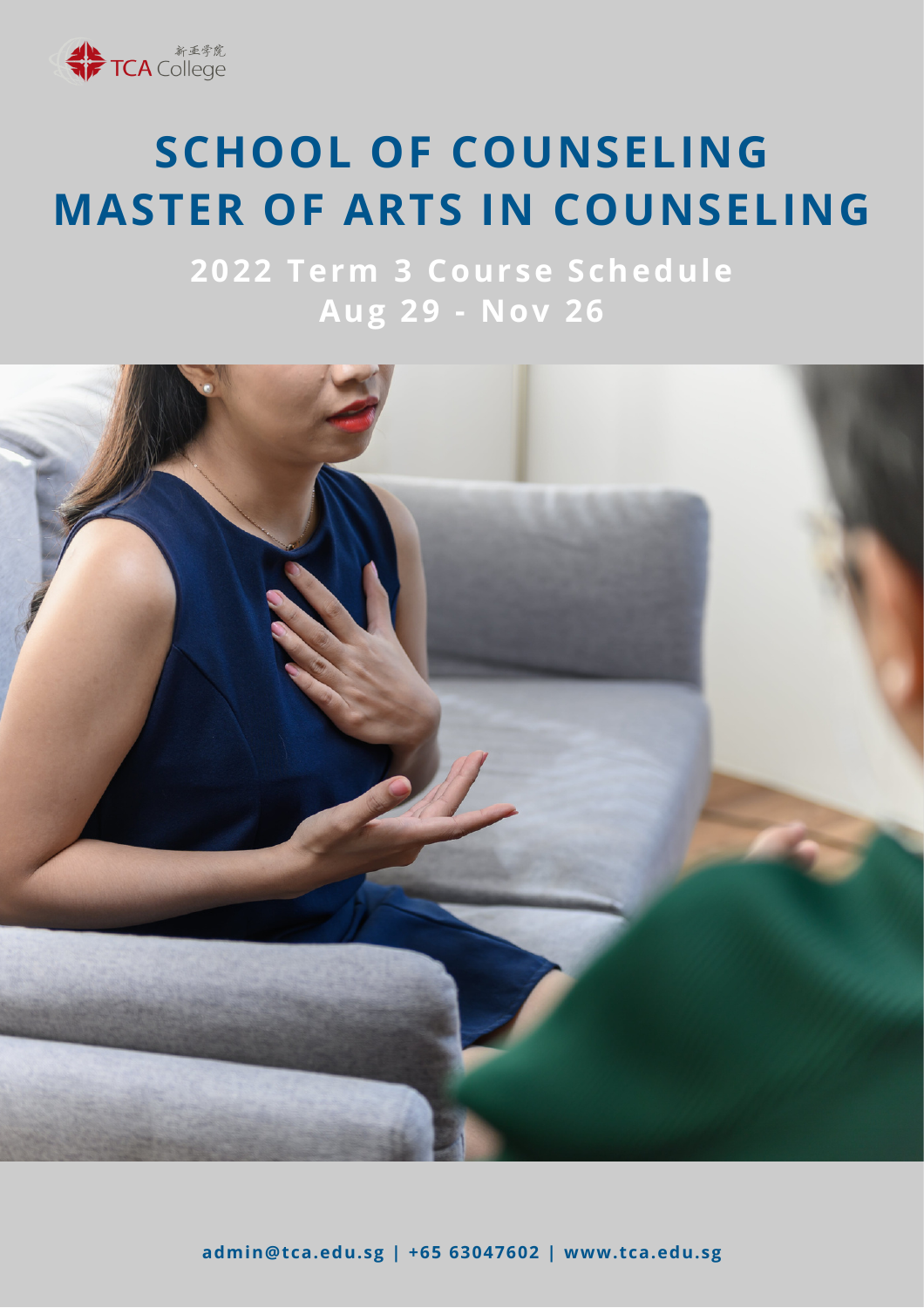

### *Weekly Courses*

### **C O R E C L I N I C A L S K I L L S I I**

REV SAM KUNA, MA (MFCC) EVERY MON, 7-10PM & SCHEDULED SAT, OCT 1 & NOV 19, 9AM-6PM Pre-requisite: Completed Core Clinical Skills I

This clinical course provides students with the exposure to and demonstration of the core microskills necessary for counseling and interviewing. It will facilitate the development of a skills and competency based approach to the counseling interview, and is based on the foundational skills laid in Core Clinical Skills (Part 1). As with all courses in the School of Counseling, this course prioritizes the acquisition of assessment and treatment skills that are clinically based and sensitive to spiritual/religious variables. Such a focus is vital to helping the individual, family, church, and community.

### APPRAISAL, TESTS & ASSESSMENTS

DR ANGELINE TEOH, PHD, MA CMHC EVERY TUE, 7-10PM

This is an introductory course in research methods, psychological testing, and clinical assessment. It is designed to provide a foundation in assessment so beginning counsellors can select and use sound assessment techniques and be exposed to a variety of assessment areas and issues.

At the end of the course students will be expected to critically evaluate the use of research by others, appropriately use a variety of basic research methods to solve simple but real problems in their own practice, make appropriate referrals for psychological testing, apply the results of a psychological evaluation as described in a psychological report, and conduct appropriate assessments in their counselling practice.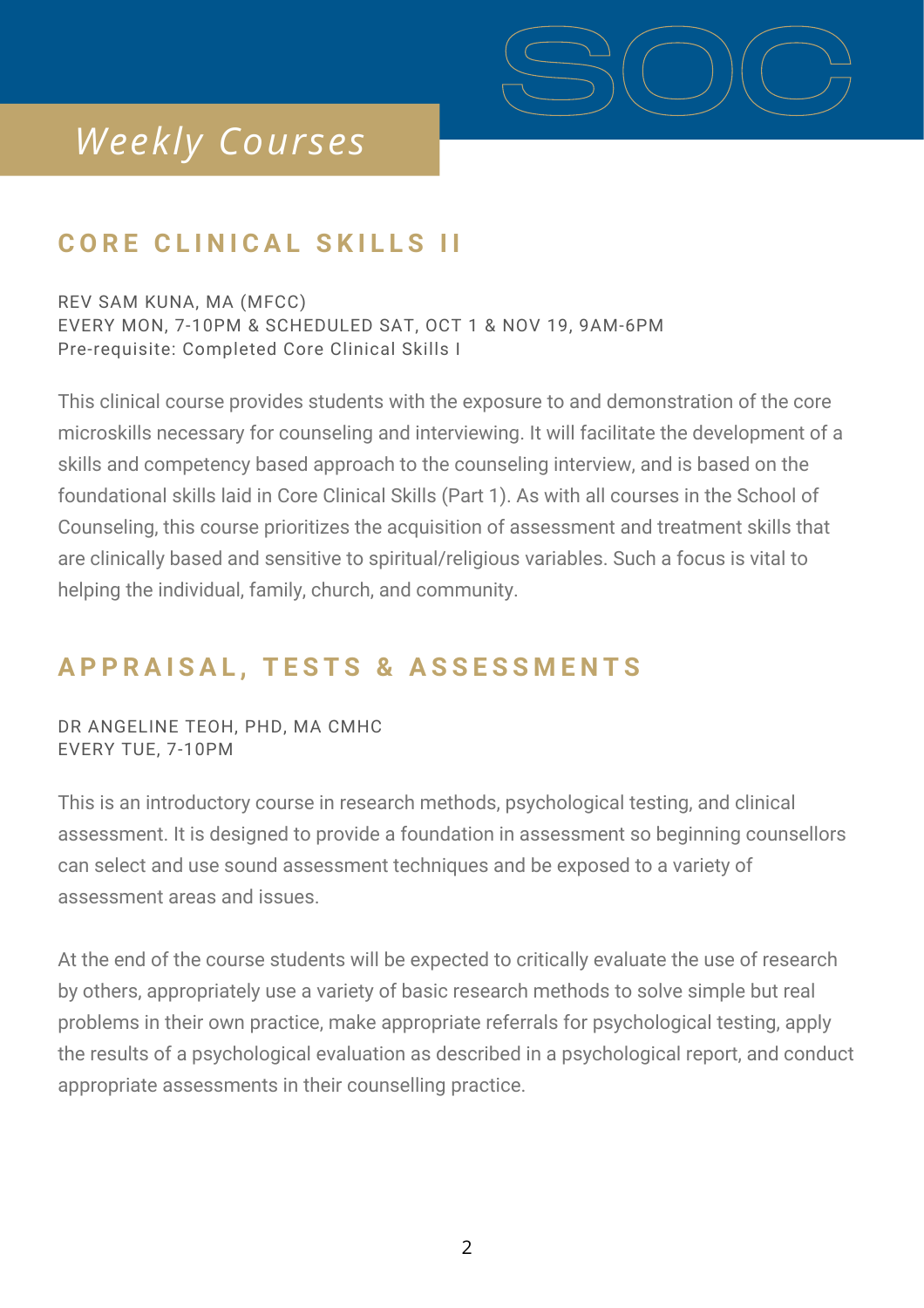### *Weekly Courses*

### **S P I R I T U A L I T Y A N D C O U N S E L I N G**

REV ANITA CHIA, MA (CC), MDIV EVERY WED, 7-10PM Pre-requisite: For Year 2 students only

This clinical course provides students with the exposure to and demonstration of the core microskills necessary for counseling and interviewing. It will facilitate the development of a skills and competency based approach to the counseling interview, and is based on the foundational skills laid in Core Clinical Skills (Part 1). As with all courses in the School of Counseling, this course prioritizes the acquisition of assessment and treatment skills that are clinically based and sensitive to spiritual/religious variables. Such a focus is vital to helping the individual, family, church, and community.

#### $CHRISTIAN ETHICS$ **NO AUDIT**

DR ROBERT SEARS EVERY THU, 7-10PM

Pre-requisites: 1) For SOC and final year SOTE students only 2) Non-graduate SOTE students: Christian Ethics

This course will provide students with the foundation of Christian ethics and its underlying theological convictions, its understanding of the nature of the good and of the moral self, and the criteria for ethical judgments. These Christian ethical components are examined against the background of both historic and contemporary philosophical alternatives. Careful attention is then given to the application of Christian ethical principles and models to specific contemporary ethical issues, both personal and social.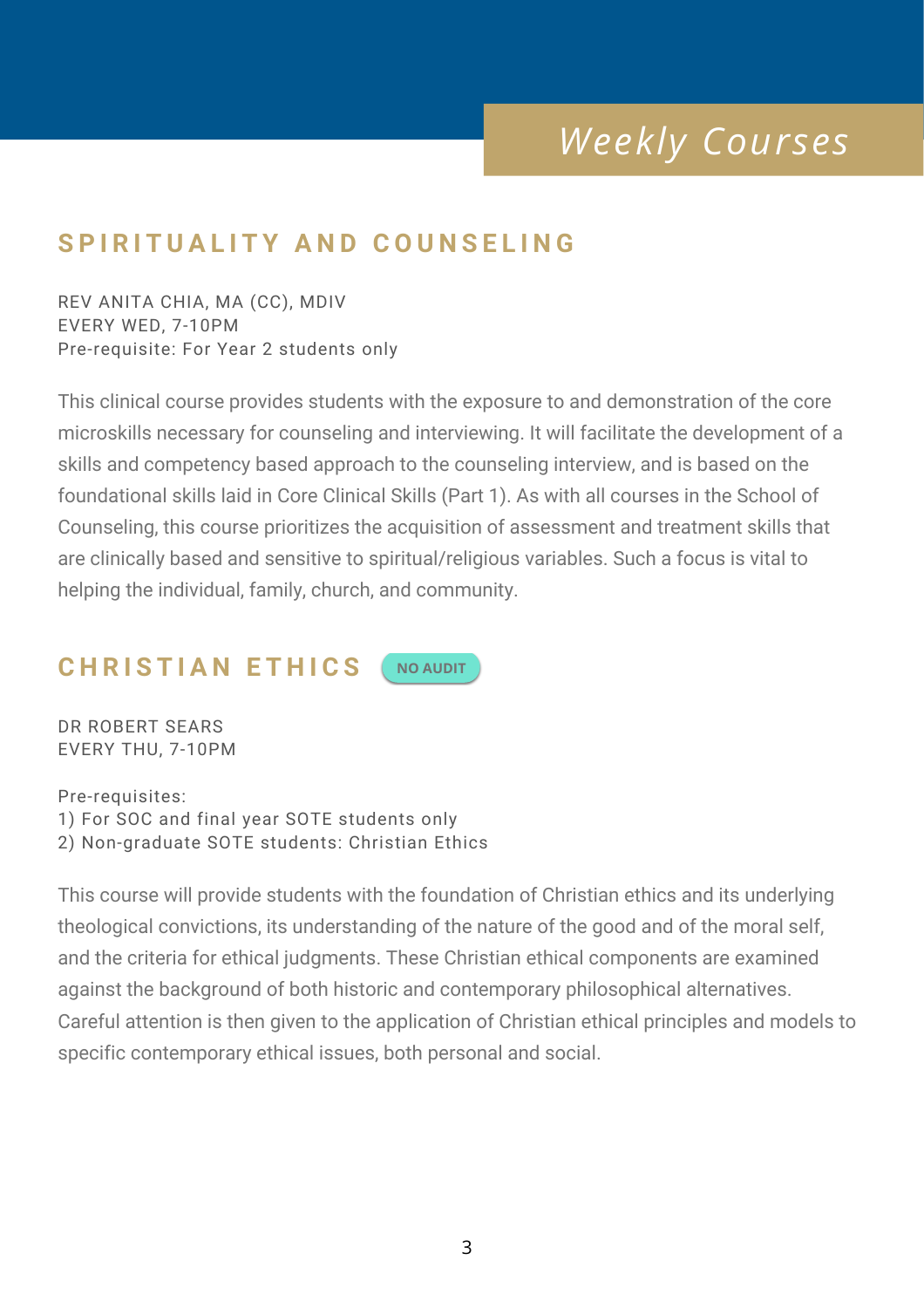

# *Block Courses*

### **P S Y C H O P A T H O L O G Y**

DR LESLIE LIM, MBBS, FRCPSYCH (UK), FAMS SAT, SEP 3, 10, & 17, 8.30AM–6PM EXAM: SAT, OCT 22, 9.30–11.30AM Pre-requisite: For Year 2 students only

In this introductory course, students will be introduced to the clinical features, causes and treatment of common psychiatric disorders. Specially designed for counselors, the contents include conducting a mental state examination and assessment of suicide risk.Students will also be introduced to the classification of mental disorders in DSM-5.

The acquisition of assessment and treatment skills that are clinically based and sensitive to spiritual/religious variables, is vital to helping the individual, family, church, and community.

#### **GRIEF AND BEREAVEMENT COUNSELING**

DR. CAROLYN NG, PSYD, FT ONSITE: SAT, AUG 13 & 20, 8.30AM–6PM ZOOM: SAT, SEP 10 & 17, 8.30AM–1PM Pre-requisite: Final Year Students and Graduates of MAC

In the course of counseling individuals, couples and families, it is inevitable to come across clients experiencing grief and bereavement issues in their lives. This course introduces an integrated model of grief counseling from the meaning reconstruction perspectives for bereaved clients who lost their significant others through different modes of death. It also offers various tools to assist bereaved clients to reconstruct their shattered lives and rebuild their disrupted bond with their deceased loved ones in the aftermath of loss.

This course can also be accredited as 3-day Core Courses and fulfil the required module on Orientation to Meaning Reconstruction, leading to the Certification in Grief Therapy as Meaning Reconstruction, offered by the Portland Institute for Loss and Transition (PI), Portland, OR, United States. Further details regarding the Certification Program can be found at PI website: [www.portlandinstitute.org.](http://www.portlandinstitute.org/) Enquiries can be directed to the lecturer.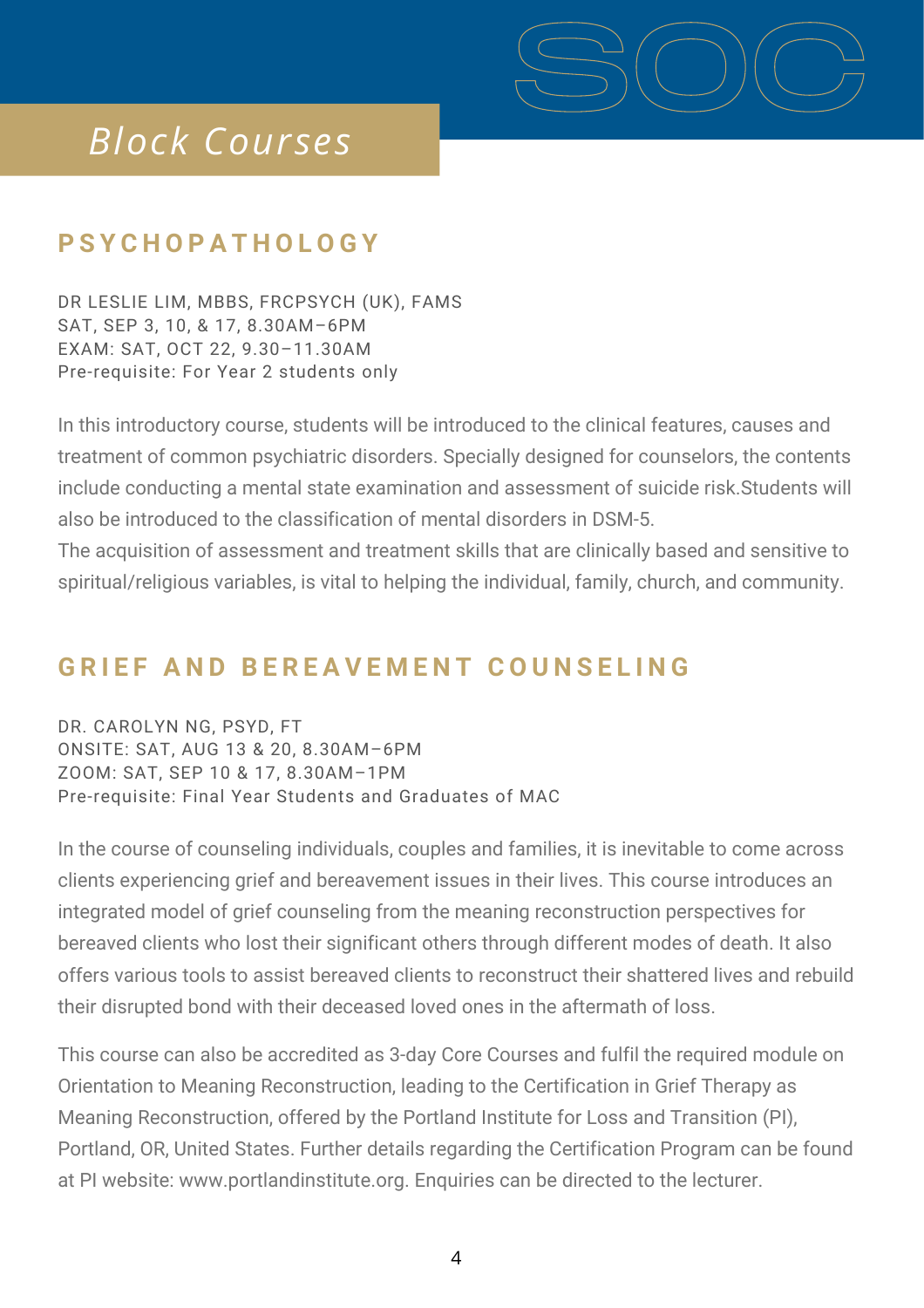# *Curriculum*

| Year 1            | Academic Requirements:<br>• Old Testament Survey (audit)<br>• New Testament Survey (audit)<br>• Christian Ethics (credit)<br>• Introduction to Psychology (credit)<br>Core:<br>• Self of the Counselor<br>• Foundations of Counseling<br>• Theories of Individual Counseling<br>• Appraisals, Tests, and Assessments |
|-------------------|----------------------------------------------------------------------------------------------------------------------------------------------------------------------------------------------------------------------------------------------------------------------------------------------------------------------|
| Year <sub>2</sub> | Core:<br>• Human Development<br>• Theories of Group Work<br>• Professional Ethics<br>• Theories of Marital and Family Counseling<br>• Psychopathology<br>• Spirituality and Counseling                                                                                                                               |
| Year <sub>3</sub> | Core:<br>• Gender and Sexuality<br>• Core Clinical Skills 1<br>• Core Clinical Skills 2<br>Elective:<br>• Divorce and Remarriage<br>• Addiction Counseling<br>Grief and Bereavement Counseling                                                                                                                       |
| Year 4            | Core:<br>• Practicum 1<br>• Practicum 2<br>Elective:<br>• Clinical Mental Health Counseling<br>• Counseling Children<br>• Advanced Skills for Working with Children (Ages 5-9)                                                                                                                                       |

*Note: Students are to complete three electives out of the six listed.*